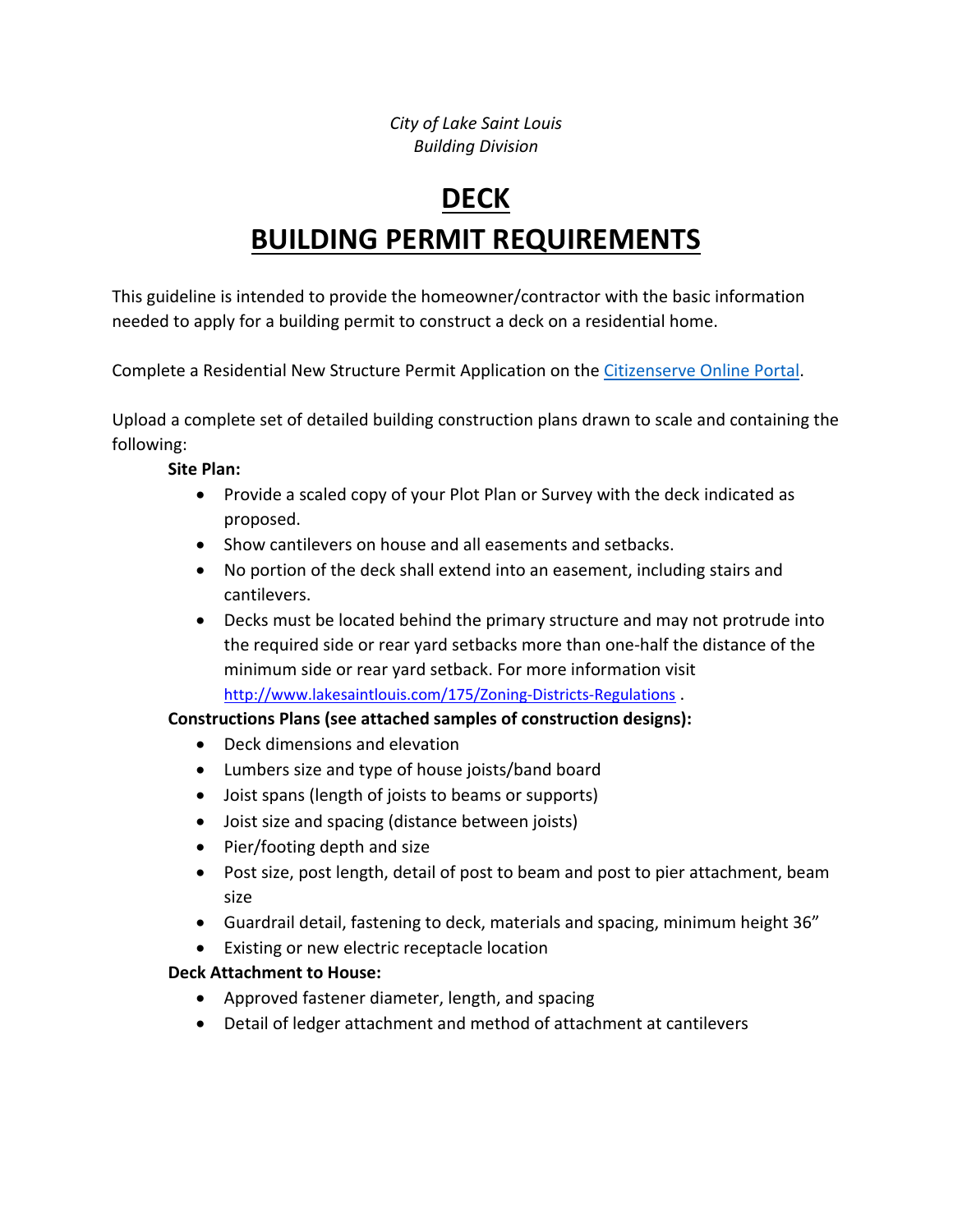#### **Stair Detail:**

- Tread and rise measurement
- Guard rail height and respective spacing
- Spindle spacing
- Hand rail height and diameter
- Landing required at bottom of steps

### **Important Framing Requirements**:

All beams, girders, and trimmer joists used to frame around bays or cantilevers or other construction methods **MUST** bear on the existing house wall or post & piers and **MAY NOT** be supported on the deck ledger with hangers or fasteners. All decks will be required to be braced with an approved tension device (3000 lbs.).

#### **Required Inspections:**

- Pier inspection
- Framing inspection
- Final inspection

**The permit applicant is responsible to call for all required inspections. Please email buildinginspections@lakesaintlouis.com or schedule using the** Citizenserve Online Portal.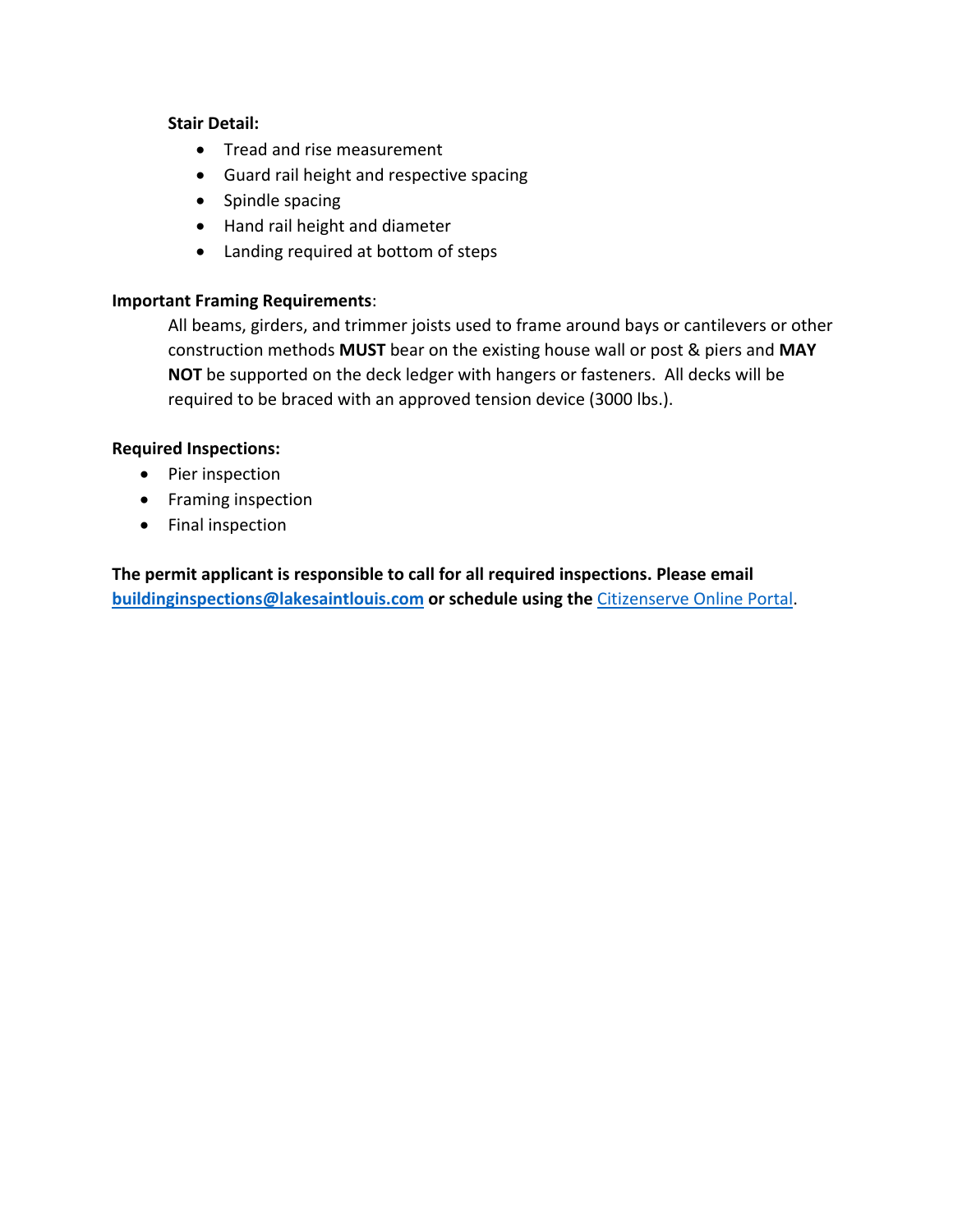#### **ATTACHING DECK POSTS**